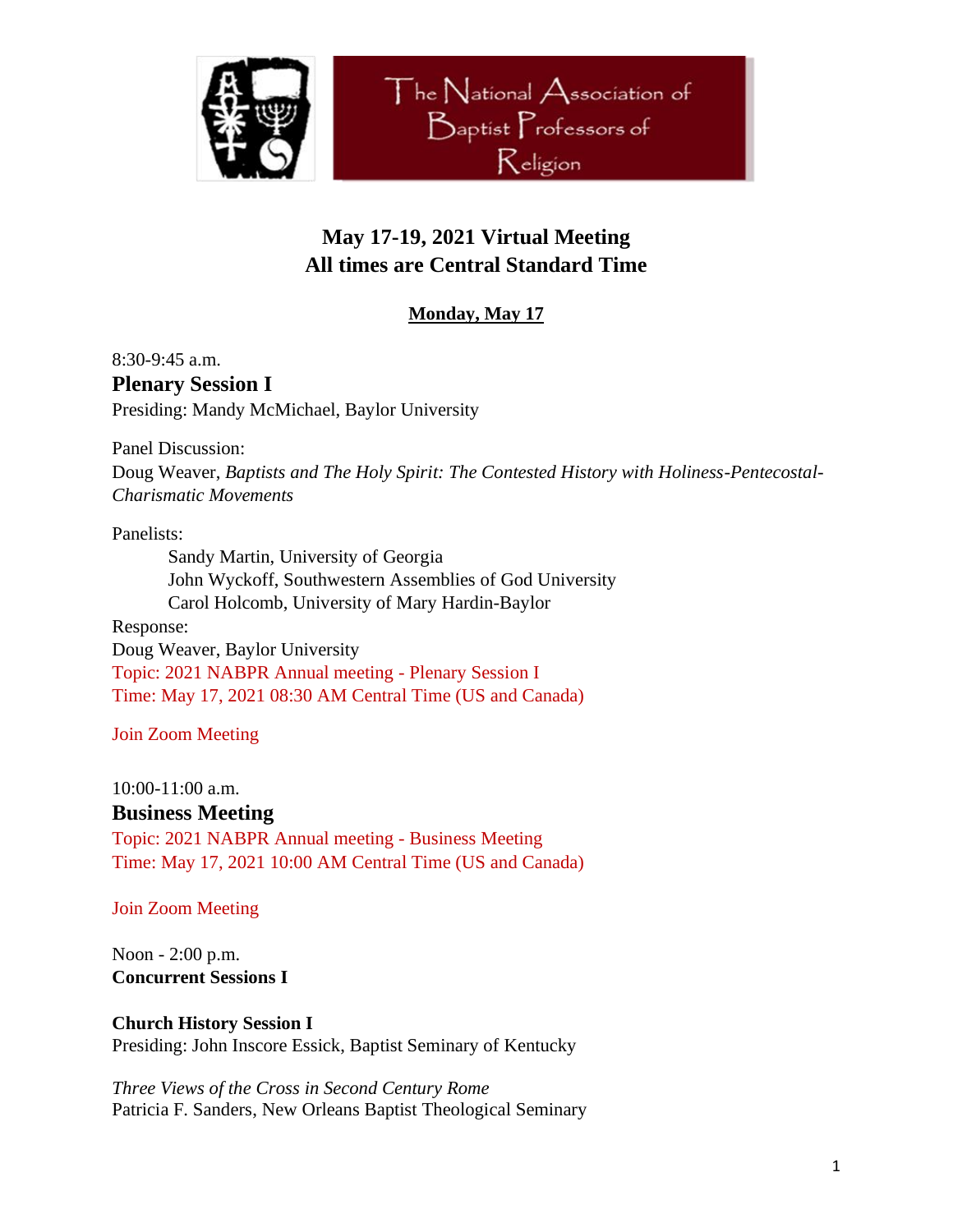*Justifiable Lies?: The History of Interpreting Rahab's Deception, from the Early Church to the Reformation* Emily Buck-Mendenhall, Fuller Theological Seminary

*From Denominationalism to Connective Missionalism: Denominational Origins of The American Baptist Churches USA and Its Spiritual, Structural, and Missional Future* Alan R. Rudnick, La Salle University

Topic: Church History Session I

Time: May 17, 2021 12:00 PM Central Time (US and Canada)

**Practical Studies Session I** Presiding: Kathryn House, Louisville Presbyterian Seminary

*McClendon's Baptist Vision and a Theology of a Called Ministry* Robert Creech, George W. Truett Theological Seminary, Baylor University

"Persons" Living with Dementia: Toward a Christian Ethic of Care Ben D. Craver, Wayland Baptist University

*"Not your Grandparents' Fundamentalism": The Attitude of Gen Z Fundamentalists Towards Alcohol Consumption* Joe Coker, Baylor University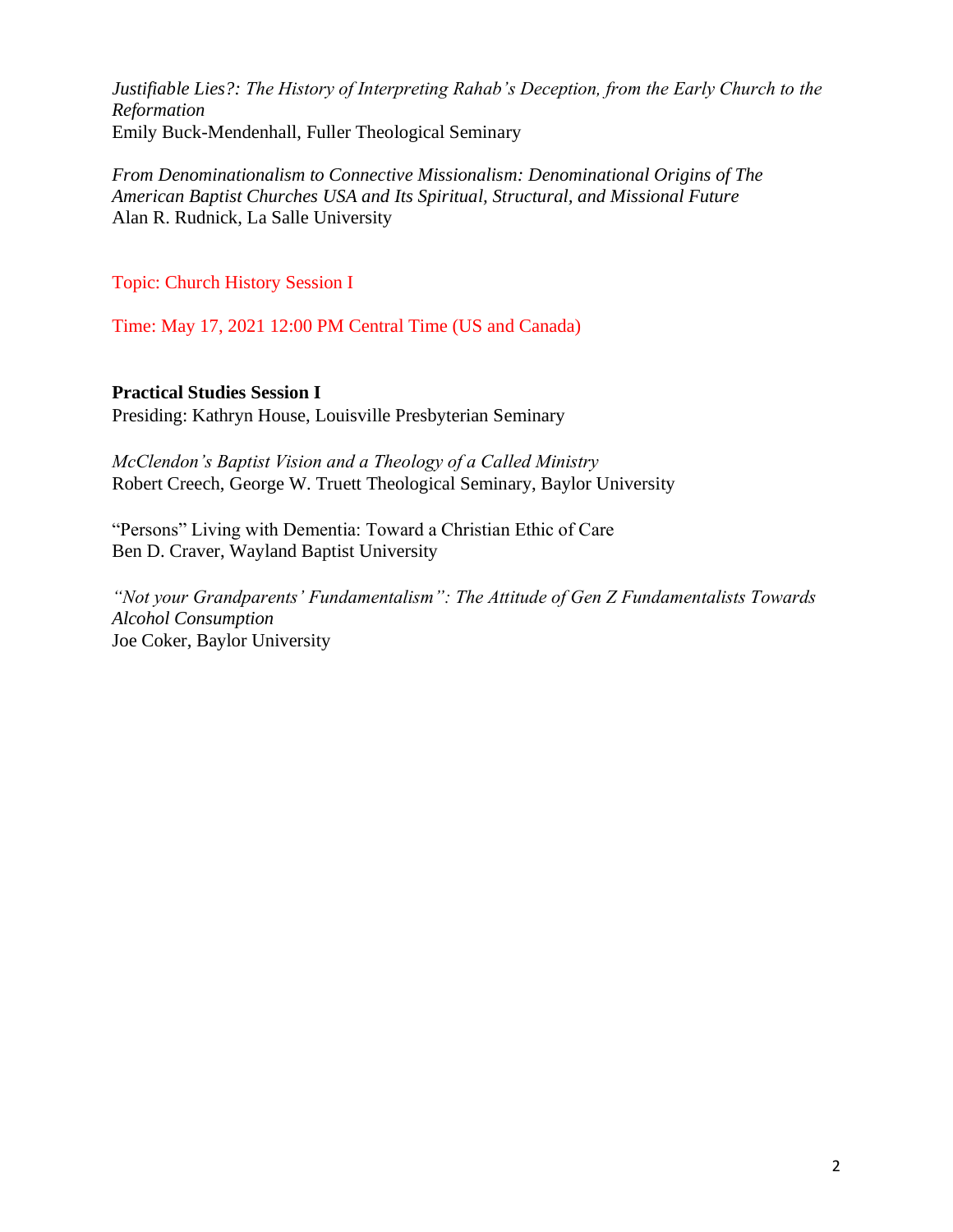*Thomas Merton and Laughter* Teddy Ivey, McAfee School of Theology Topic: 2021 NABPR Annual meeting - Concurrent Session I - Practical Studies Time: May 17, 2021 12:00 PM Central Time (US and Canada)

Join Zoom Meeting

2:30-4:30 p.m. **Concurrent Sessions II**

**Theology Session I** Presiding: Mark Medley, Baptist Seminary of Kentucky

*Explaining Theological Explanations*  Adam C. English, Campbell University

*Prophesying in Another Voice: Recovering Baptist Women's Theologies of the Trinity* Amy L. Chilton, Wingate University

*The Creative Force of Expression: The Value of Charles Taylor's Constitutive View of Language for Theology*  Tracey Mark Stout, Bluefield College

Topic: Concurrent Sessions II

Time: May 13, 2021 02:30 PM Central Time (US and Canada)

Join Zoom Meeting

### **Old Testament – Session I**

Presiding: Barry A. Jones, Campbell University Divinity School

*Answering Cain's Question* Donald C. Raney, II, Wayland Baptist University

*Incorporating Rita Felski's Uses of Literature with Walter Brueggemann's Psalms of Disorientation* Jeremiah J. Hamby, Gardner-Webb University

*'Let Israel Now Say' (124:1b): Group Identity in Psalms 107-145* W. Dennis Tucker, Jr., George W. Truett Theological Seminary, Baylor University

*A Delayed Harvest: Isaiah 61 as the Reversal of the Song of the Vineyard (Isa 5:1–7)* Rebecca Poe Hays, George W. Truett Theological Seminary, Baylor University Topic: 2021 NABPR Annual meeting - Concurrent Sessions II Time: May 17, 2021 02:30 PM Central Time (US and Canada)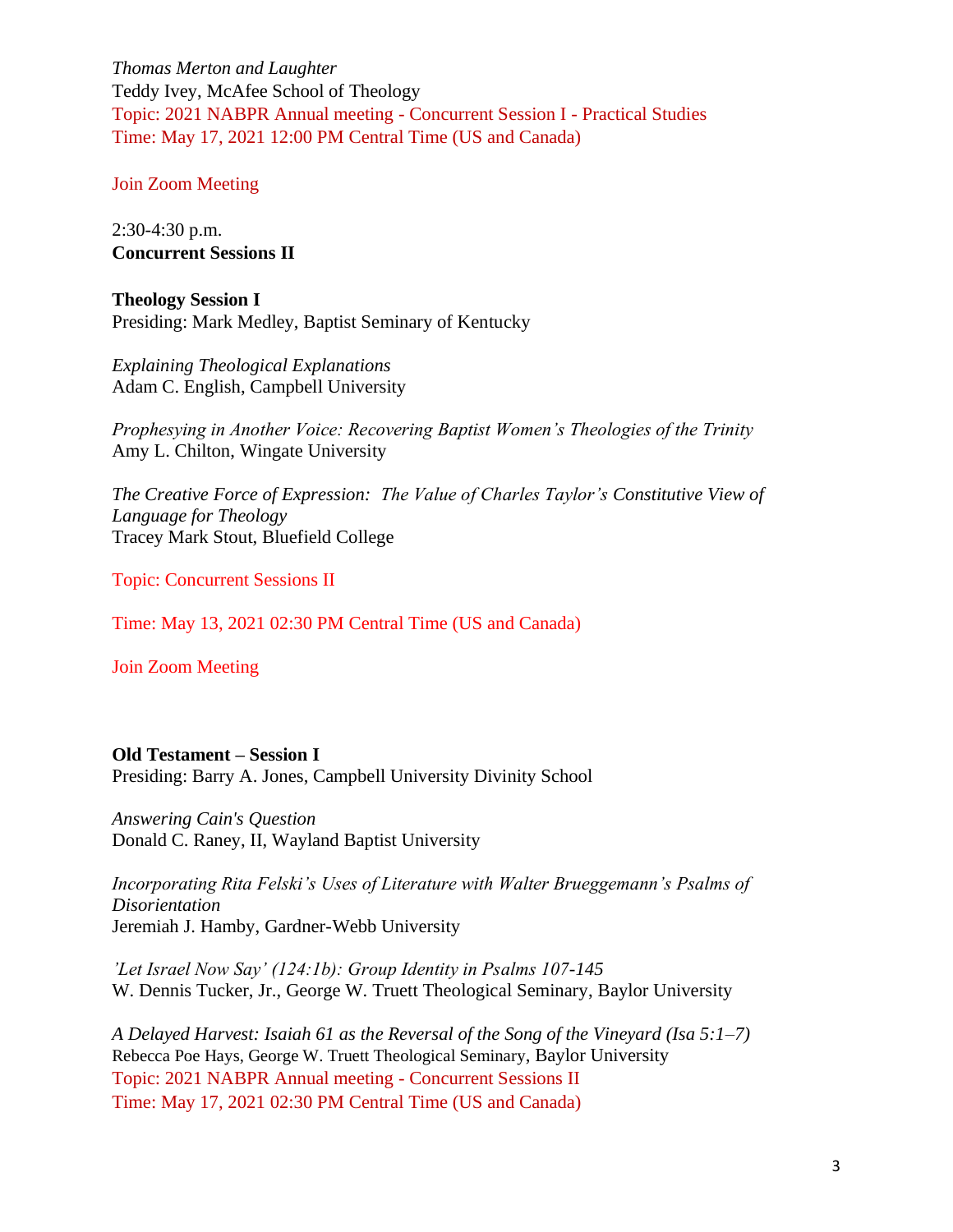### **Tuesday, May 18**

## **8:30-10:00 a.m.**

#### **Plenary Session II**

Presiding: Elizabeth Flowers, Baylor University

Panel Discussion:

Amy L. Chilton and Steven R. Harmon (eds.), *Sources of Light: Resources for Baptist Churches Practicing Theology* (Perspectives on Baptist Identities, no. 3; Macon, GA: Mercer University Press, 2020)

Panelists:

Andrew B. Gardner, Hartford Seminary Elise Edwards, Baylor University Jennifer Garcia Bashaw, Campbell University

Response:

Amy L. Chilton, Wingate University Steven R. Harmon, Gardner-Webb University

Topic: 2021 NABPR Annual meeting - Plenary Session II Time: May 18, 2021 08:30 AM Central Time (US and Canada)

Join Zoom Meeting

Noon-2:00 p.m. **Concurrent Sessions III**

**New Testament – Session I** Presiding: Scott Ryan, Claflin University

*Venerating Paul: Acts 14:20a and Mystical 'Ring-Dance'* Daniel Glover, Baylor University

*Marriage as Imitatio-Christi* Jim McConnell, Gardner-Webb University

Topic: New Testament – Session I

Time: May 18, 2021 12:00 PM Central Time (US and Canada)

Join Zoom Meeting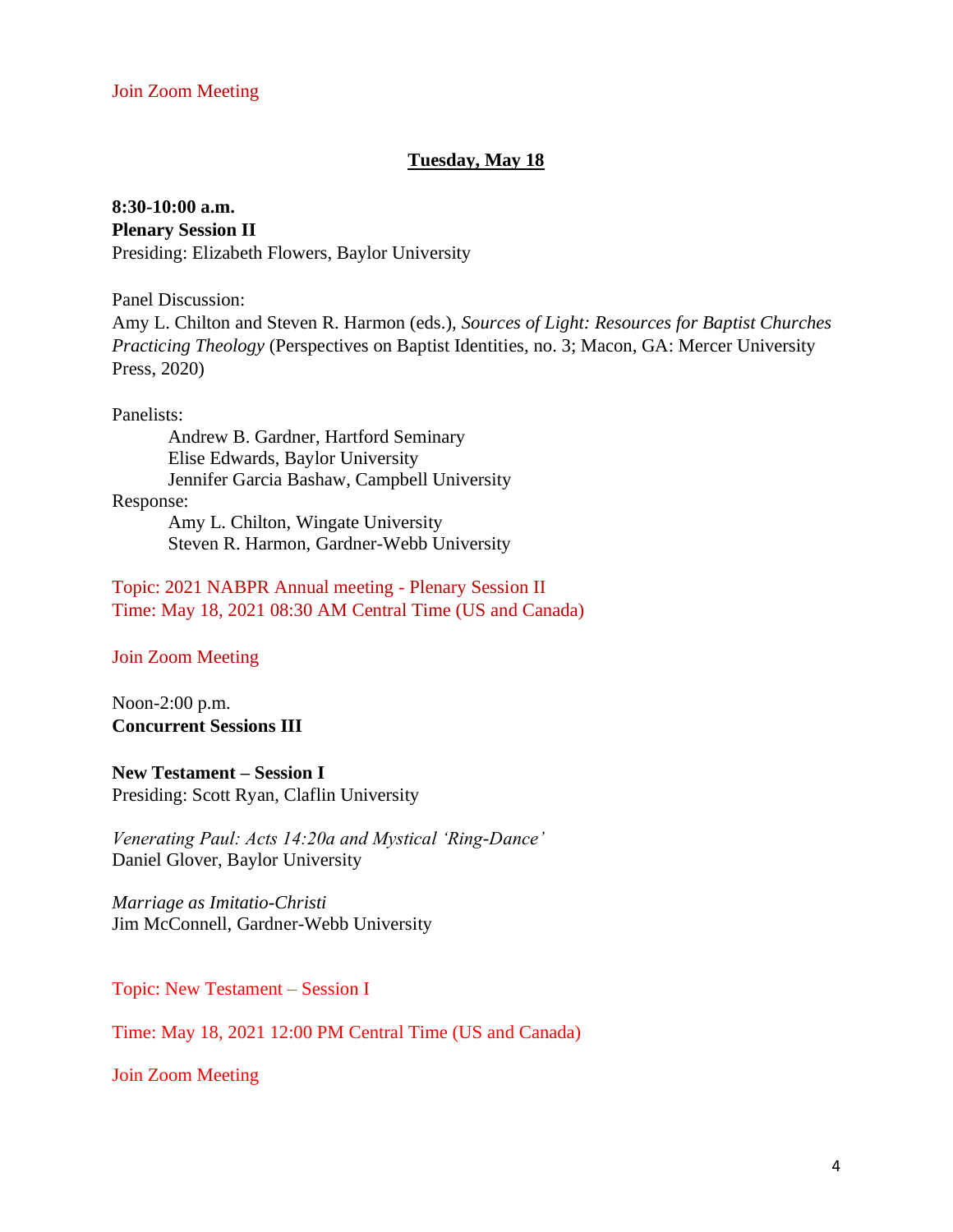## **Practical Studies Session II**

Presiding: Eileen Campbell-Reed, Union Theological Seminary

*We're In This Together: Prathia Hall & The Possibility of Freedom Through Communal Engagement* Farris Blount III, Boston University (withdrawn)

*Engaging Intersectionality: Examining Identity, Difference, and Power in the Seminary Classroom* Kathryn House, Louisville Presbyterian Theological Seminary

*The Pronoun Problem: Queer Ethics for Liberative Change* Matthew S. Beal, Boston University

Join Zoom Meeting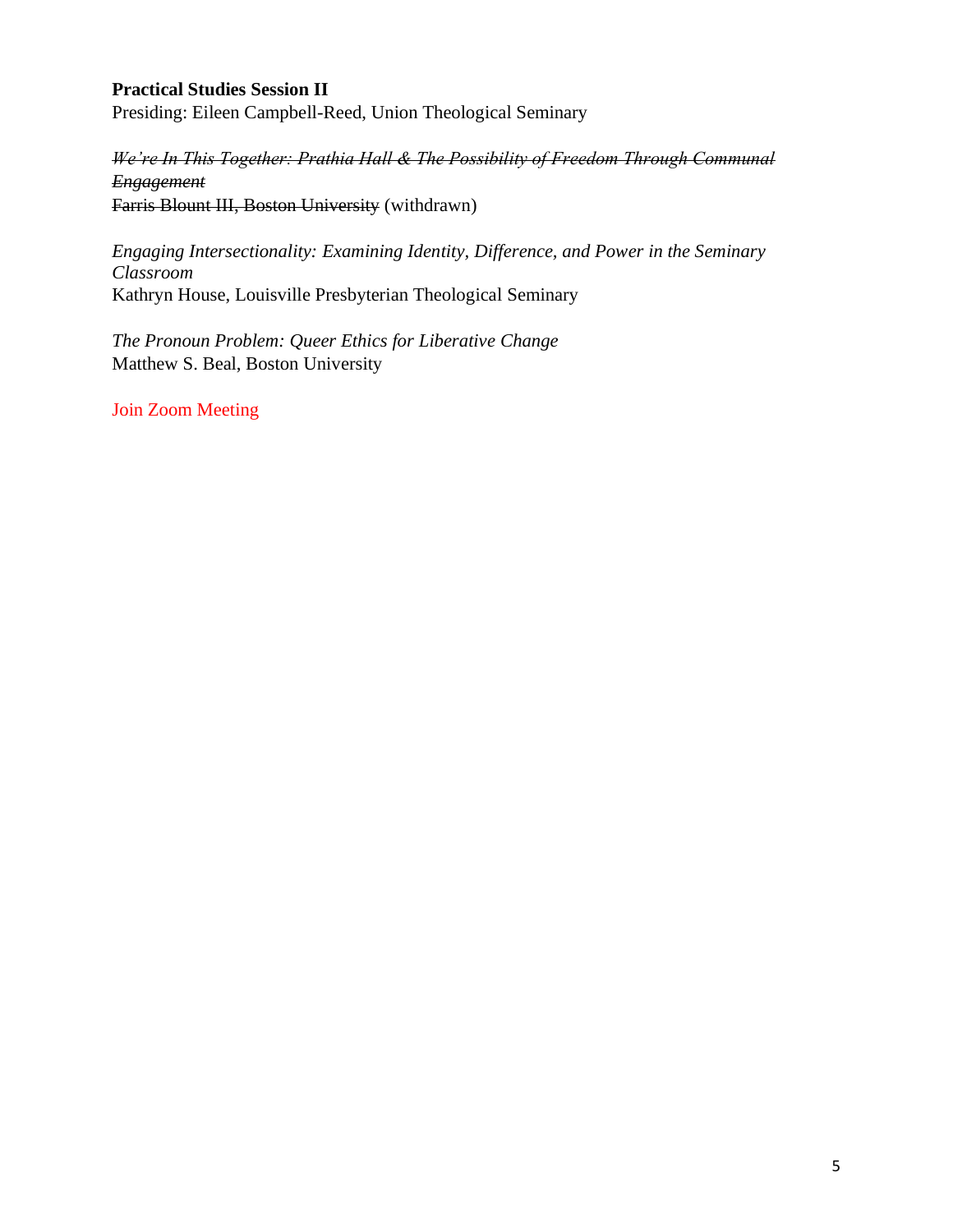2:30-4:30 p.m. **Concurrent Sessions IV**

#### **Theology Session II**

Presiding: Adam English, Campbell University

*Whose Justice? Which Reality? A Critique of Reinhold Niebuhr's Use of Scriptural Themes* Jeph Holloway, East Texas Baptist University

*Dietrich Bonhoeffer, Mayra Rivera, and Fleshly Anthropology: Foundations for a Christology of Psychological Disorder* Samuel Davidson, Princeton Theological Seminary

*Spiritual Discernment from the Ground Up: An Incarnational Approach* Dan R. Stiver, Hardin-Simmons University

Topic: NABPR - Theology Session II

Time: May 18, 2021 02:30 PM Central Time (US and Canada)

Join Zoom Meeting

**Church History Session II** Presiding: Lydia Hoyle, Campbell University Divinity School

*The Protestantization of the Doctrine of Discovery in Colonial America* Adam DJ Brett, Syracuse University

*Towards a North American Semiotics of Religious Experience: William James & Josiah Royce in Critical Dialogue* J. August Higgins, Oblate School of Theology

*Harriett Livermore: The Prophetess Who Preached to Congress* Joseph E Early, Jr., Campbellsville University

Topic: Church History Session II

Time: May 18, 2021 02:30 PM Central Time (US and Canada)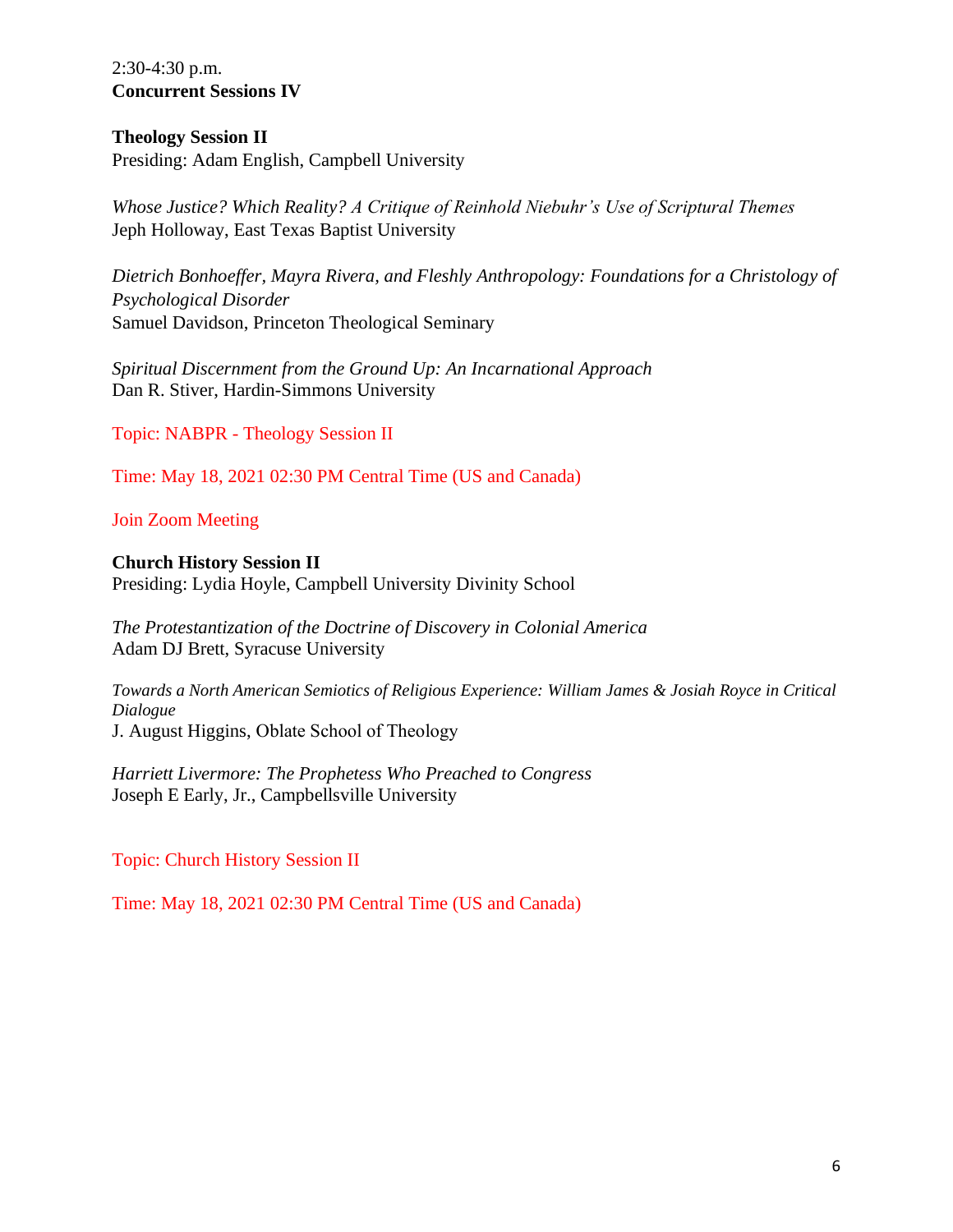## **Wednesday, May 19**

8:30-10:15 a.m. **Plenary Session III** Presiding: Mikeal Parsons

Panel Discussion: A Pastoral Theology of Corpse Care

*Introduction* Mikeal Parsons

*Pastoral Theological Reflections on Corpse Care* Cody Sanders, Old Cambridge Baptist Church

*Hands-on Care of Our Dead* Rochelle Martin, Funeral Alternatives

*The Whole Earth for a Memorial: Green Burials and Green Memorialization* June Hobbs, Gardner-Webb University

Discussion Topic: 2021 NABPR Annual meeting - Plenary Session III Time: May 19, 2021 08:30 AM Central Time (US and Canada)

Join Zoom Meeting

Noon-2:00 p.m. **Concurrent Sessions V**

**Pedagogy Session I** Presiding: Kim Bodenhamer, University of Mary Hardin-Baylor